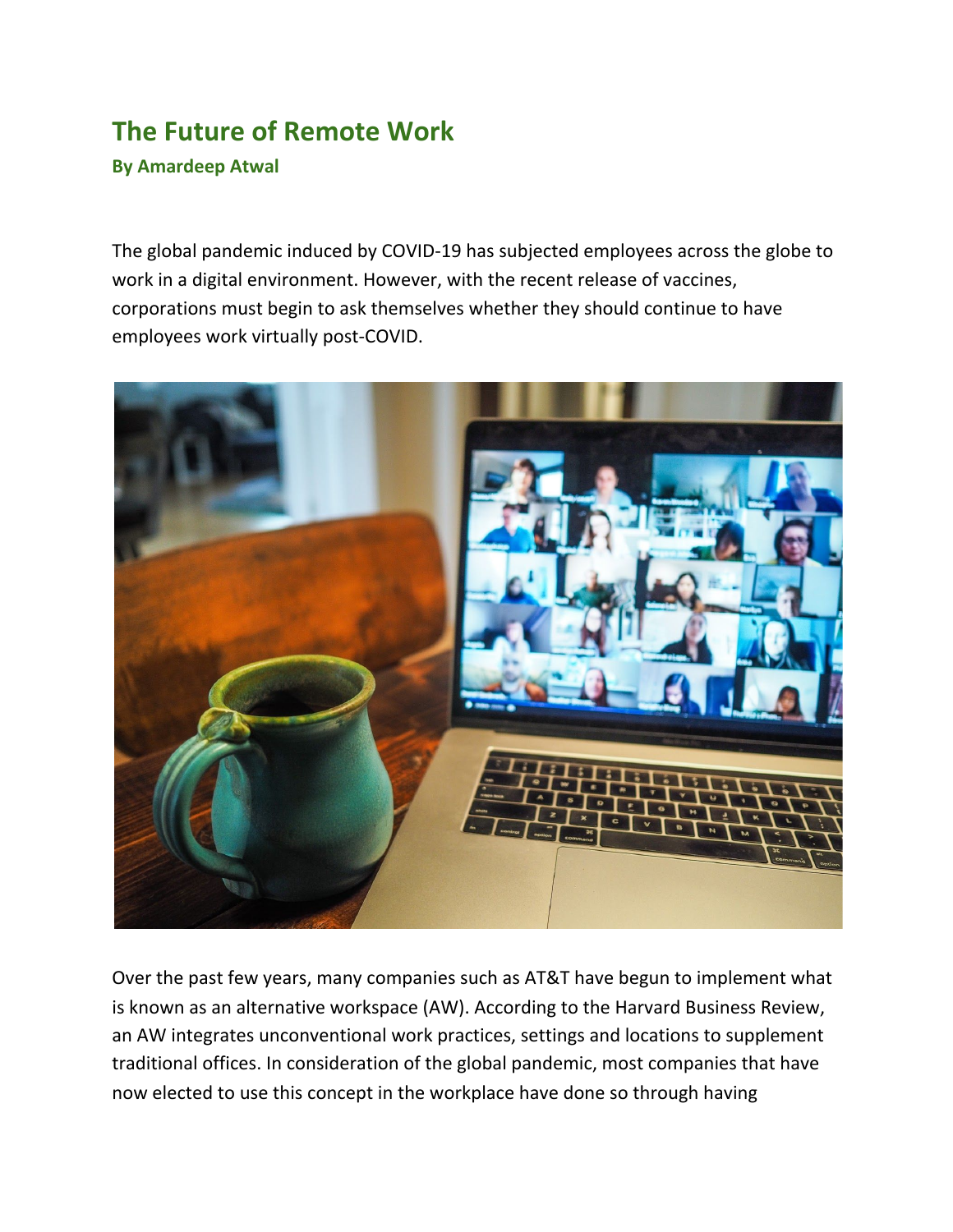employees telecommute or work from home entirely. This is highlighted by the fact that within the United States alone, between 30 and 40 million citizens work through one of these methods. However, many workplaces are now adopting an AW for reasons other than the pandemic. For instance, imposing a digital work environment allows companies to significantly reduce their costs. It also enables workers to fulfill their primary job duties in a more productive manner since by nature, they are spending less time on routine tasks. The following factors serve to predominantly benefit corporations. With this being said, another implication that can be considered is that using an AW can help companies retain their workers. This stems from the fact that employees heavily value flexible work arrangements to achieve a work-life balance. So overall, retaining workers through the use of an AW serves to benefit both companies and workers themselves. However, corporations must determine if having flexibility in regard to work arrangements outweighs the lack of human interaction in a digital environment for employees. This is the case because in this day of age, employers are essentially obligated to support the mental health and wellbeing of their employees indefinitely.

Many disadvantages of remote work have been made prominent as a result of the global pandemic. One major drawback is that most employees are subjected to work at their home, which likely decreases their efficiency. This is because virtually all professionals have obligations outside of work, such as the responsibility to take care of their children or other family members. Such responsibilities can become very time consuming and require a lot of energy, which is not ideal since companies generally expect that level of time and energy to be directed toward work duties. With the unknown circumstances being faced by workers, it is difficult for employers to have any high-level expectations regarding the completion of a given task. Another drawback of working remotely is that companies may lose the workplace culture that they previously strived to create. This is concerning, considering that workers are beginning to further value companies that offer a diverse workplace that supports innovation and creativity. It is also important to consider that trying to reinvigorate a workplace environment through the use of a digital platform is a very difficult task, given that there is an absence of true human interaction. Another flaw of remote work is that it inherently hinders the opportunity for employees to network. This makes it hard for workers to meet new people, which ultimately limits their ability to seek opportunities to grow from both a personal and occupational standpoint.